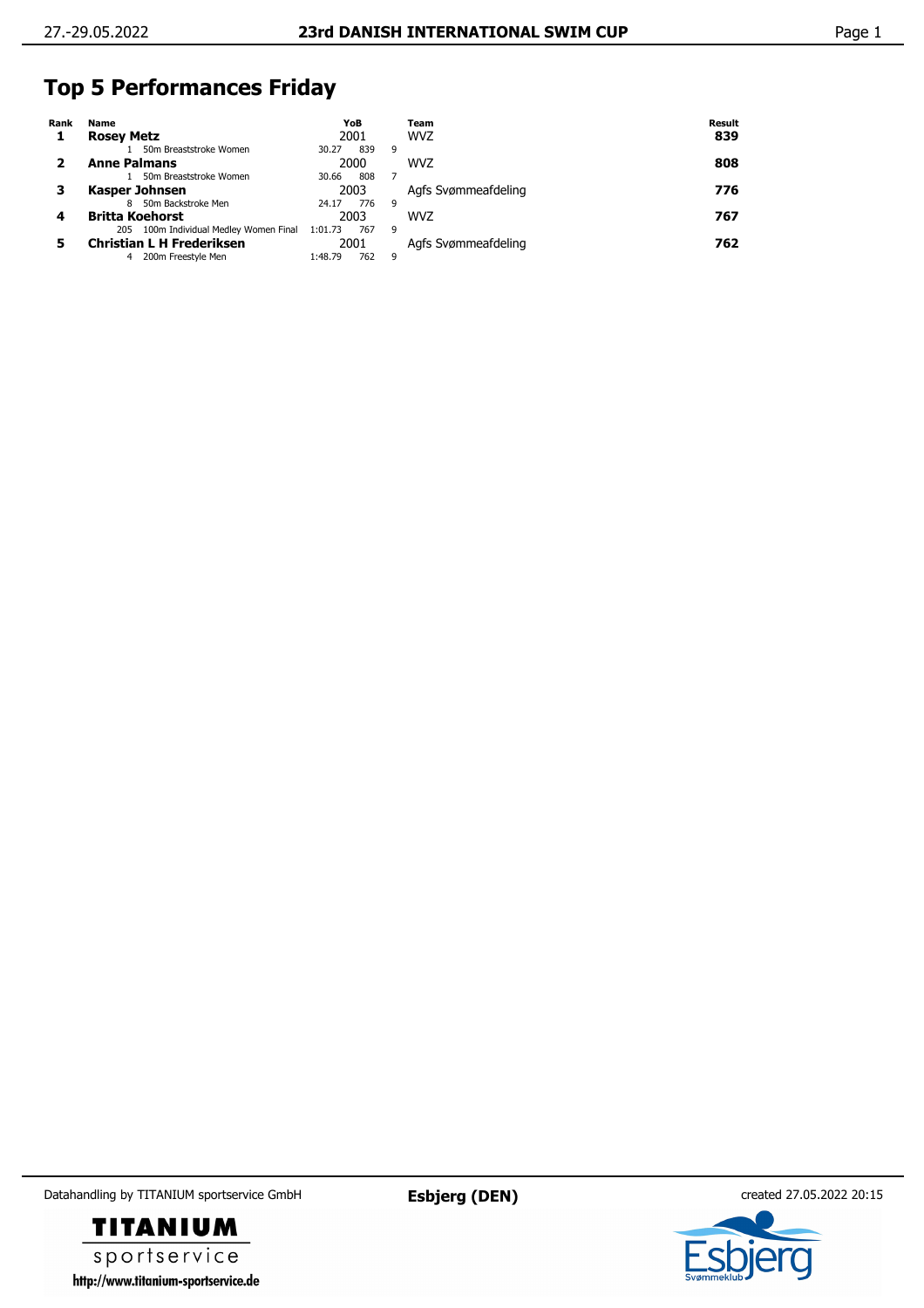## **Top 5 Performances Saturday**

| Rank | Name                        | YoB            | Team                          | <b>Result</b> |
|------|-----------------------------|----------------|-------------------------------|---------------|
|      | <b>Thea Blomsterberg</b>    | 2002           | Swim Team Odense              | 825           |
|      | 21 200m Breaststroke Women  | 825<br>2:23.47 | 9                             |               |
|      | Kasper Johnsen              | 2003           | Agfs Svømmeafdeling           | 789           |
|      | 100m Backstroke Men<br>20   | 789<br>52.30   |                               |               |
|      | <b>Signe Bro</b>            | 1999           | Svømmeklubben Triton Ballerup | 771           |
|      | 400m Freestyle Women<br>15  | 4:15.06<br>771 | 9                             |               |
|      | <b>Sean Niewold</b>         | 2002           | <b>WVZ</b>                    | 771           |
|      | 50m Butterfly Men<br>18     | 771<br>23.71   | 9                             |               |
|      | <b>Oliver Hallenborg</b>    | 2002           | Swim Team Odense              | 735           |
|      | 200m Breaststroke Men<br>22 | 735<br>2:13.10 | 9                             |               |

Datahandling by TITANIUM sportservice GmbH **Esbjerg (DEN)** created 28.05.2022 19:20

**TITANIUM** sportservice http://www.titanium-sportservice.de